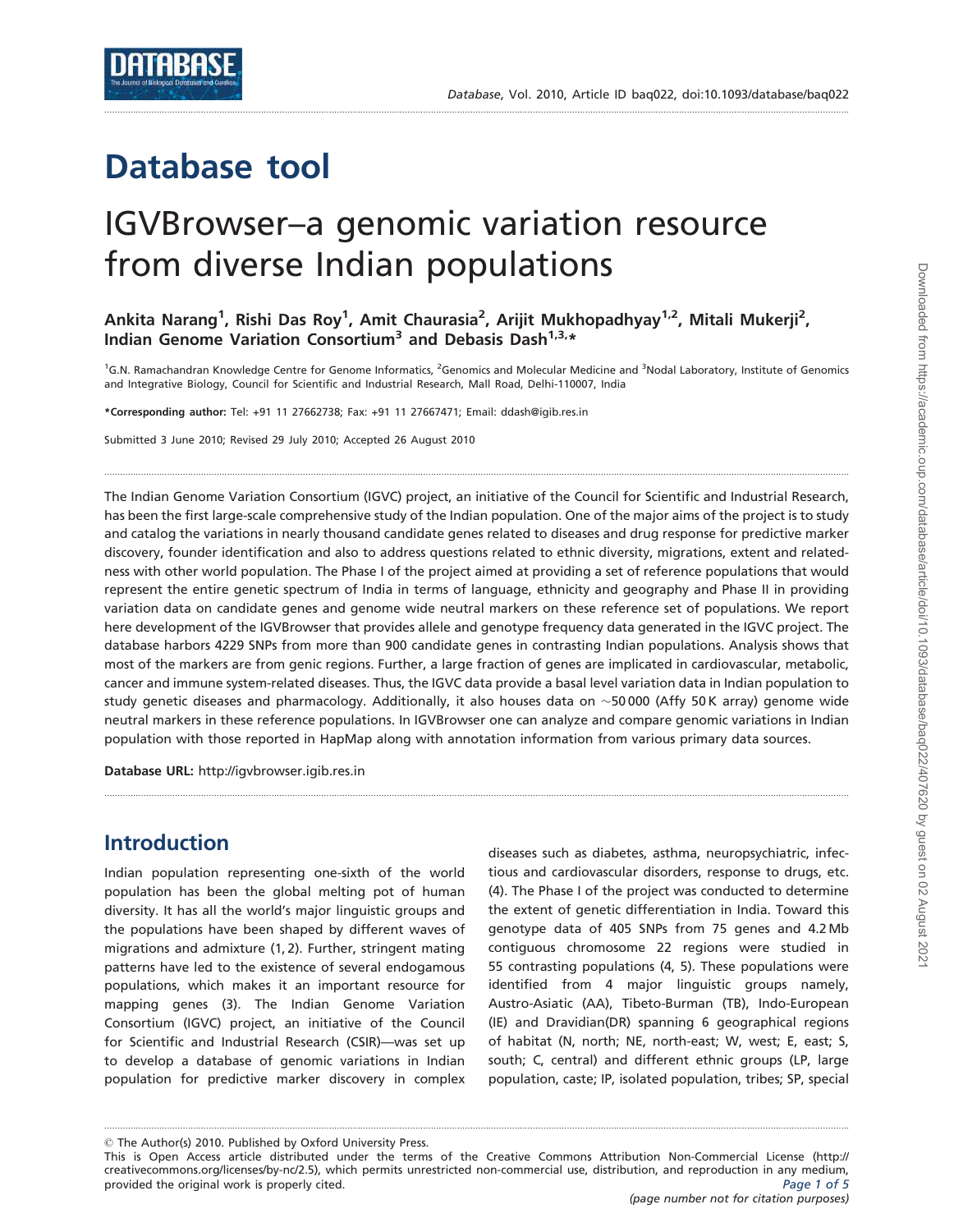population, religious groups). Five genetically distinct clusters were identified and a set of 24 populations that represent these clusters were selected for the Phase II of the project. In the Phase II, 3824 SNPs from 834 candidate gene as well as  $\sim$ 50000 (Affy 50K array) genome wide neutral markers have been genotyped using the illumina, sequenom and affymetrix platforms. This initiative lays the foundation for the integration of global genotypeto-phenotype data (6) with Indian population data and development of a federated database.

(iii) ~50 000 (Affy 50K Xbal array) neutral markers in 26 populations. The Phase II populations are a subset of the populations genotyped in the Phase I. Web-based tool SNPper (http://snpper.chip.org/) was used to classify the 4229 markers in Phase I and Phase II according to their location in genic regions (Figure 2). Similarly, DAVID (http://david.abcc.ncifcrf.gov/) was used to classify the genes containing these markers according to gene–disease

## Data Source and Organization

To address the need for an online comprehensive resource that enables users to visualize IGVC data with integrated information about SNPs from different resources we have developed IGVBrowser as shown in Figure 1.

IGVBrowser houses genotype data on samples that were recruited in the IGVC project. The database includes (i) final validated dataset from 1871 samples in Phase I comprising of 405 autosomal SNPs spanning over 75 genes including 90 SNPs from 5.2 Mb region of chromosome 22 from 55 diverse endogamous Indian populations (3); (ii) Phase II dataset for 3824 SNPs spanning from 834 genes in 545 samples from 24 IGVdb populations and



Figure 2. Pie chart depicting distribution of SNPs in IGVC according to genomic location. More than 50% of the SNPs belong to intronic regions and 15% are in coding exons.



Figure 1. A representative example of IGVBrowser. Distribution of markers in 2.41 Mb region in human chromosome 1 from IGVC data is displayed along with annotation data from different resources.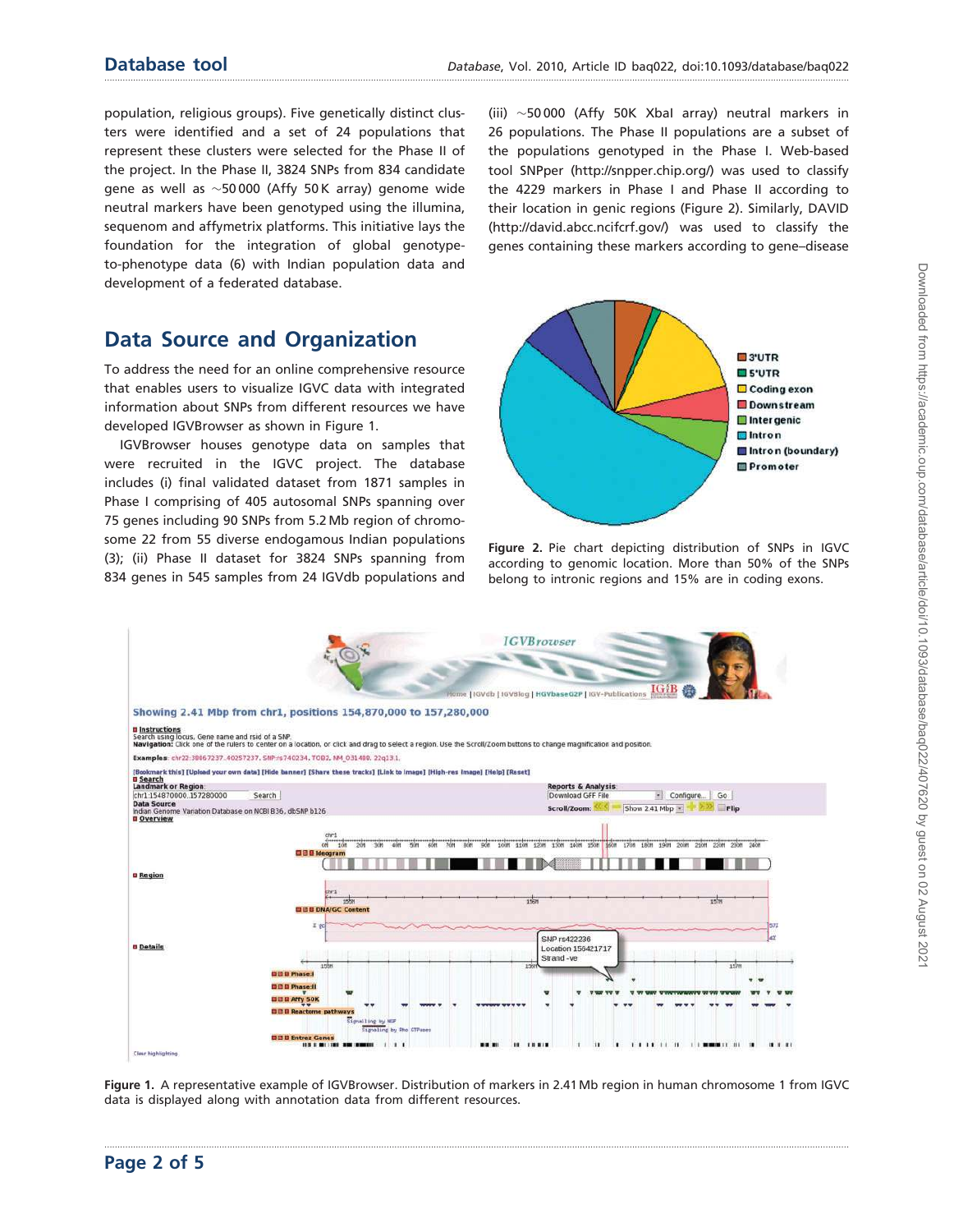

Figure 3. Bar graph shows the functional annotation of candidate genes in IGVC according to gene-disease association.



Figure 4. Bar graph shows the mapping of candidate genes in significant pathways (after Bonferroni correction) of KEGG Pathway Database.

.............................................................................................................................................................................................................................................................................................

association class (Figure 3) and their mapping in various KEGG pathways (Figure 4). We report that a large fraction of genes are implicated in cardiovascular, metabolic, cancer and immune system-related diseases. Thus, the IGVC data provide a basal level variation data in Indian population to study genetic diseases and pharmacology.

IGVBrowser also included HapMap SNP genotype data from Phases I + II and III of the HapMap project (http:// hapmap.ncbi.nlm.nih.gov/downloads/gbrowse/2009-02\_ phaseII+III/gff/) based on NCBI B36 assembly, dbSNP b126 from 4 populations: Yoruba from Ibadan, Nigeria (YRI); Japanese in Tokyo, Japan (JPT); Han Chinese in Beijing, China (CHB); and CEPH (Utah residents with ancestry from northern and western Europe) (CEU). Additional annotation information including cytogenetic positions, link to pathway annotations in the Reactome knowledgebase and mRNA sequences were retrieved from HapMap in Generic Feature Finding (GFF) format. Annotation data in tab-delimited format for non-coding RNA genes and pseudogenes, OMIM-associated Genes, miRBase and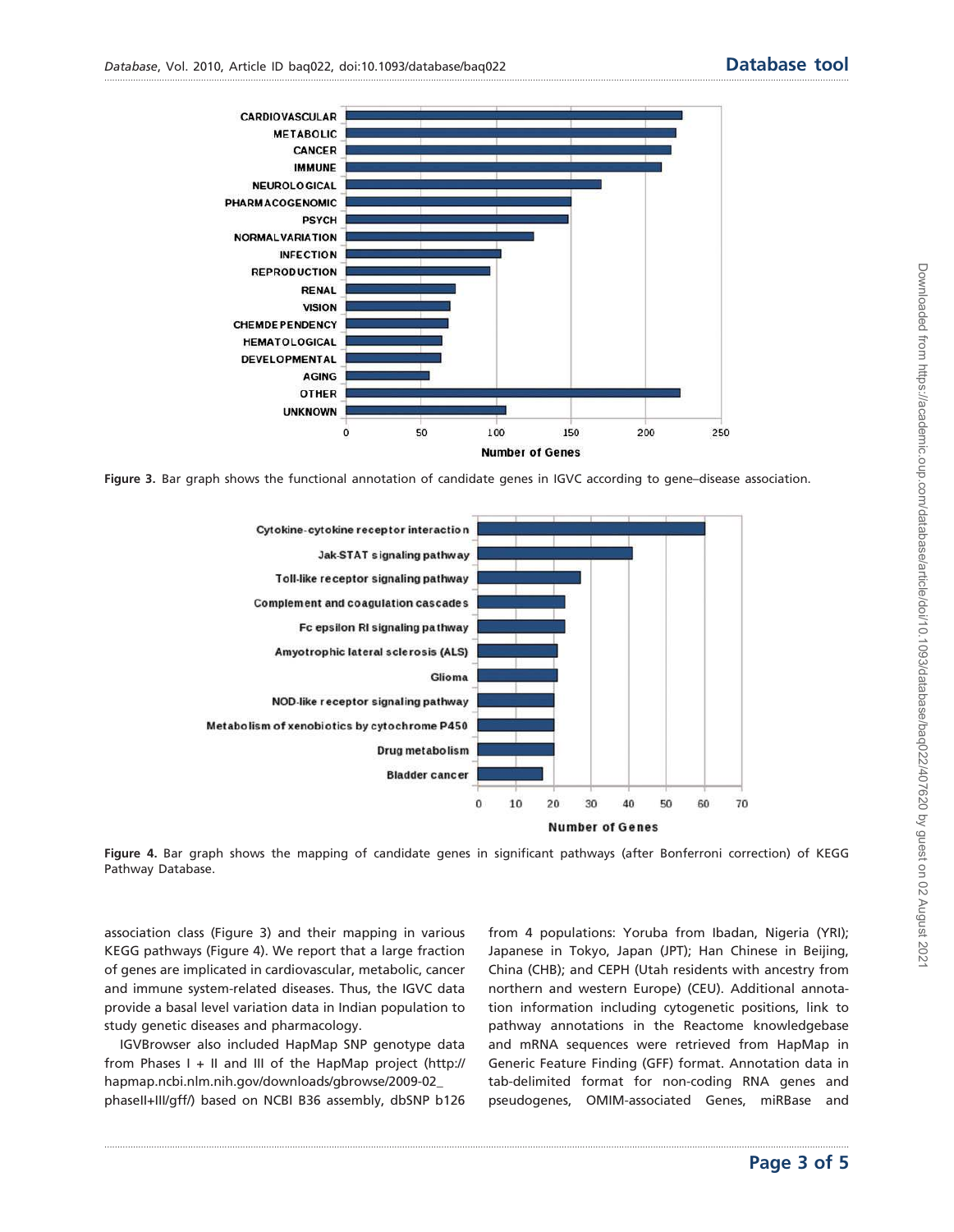snoRNABase, simple repeats, database of genomic variants were downloaded from UCSC genome annotation database (http://hgdownload.cse.ucsc.edu/goldenPath/ hg18/database) based on build hg18.

#### Database structure, implementation and accessibility

The browser implements one of the widely used platformindependent genome annotation viewer Generic Genome Browser (GBrowse v1.69), developed by Stein et al. (7) as a part of the Generic Model Organism System Database Project (http://www.gmod.org). GBrowse is a combination of database and interactive webpage for displaying genomic information along with providing data interoperability across systems running the same software. Integrated annotation data from primary sources like NCBI, UCSC and HapMap have been linked with variation data from different ethnic populations in India. Compiled data processed into GFF format and complete human genome sequence as plain text files were loaded into MySQL relational database management system using a script of GBrowse. IGVBrowser provides users an interactive display of the genetic variation data. A user can query chromosomal region of interest, reference SNP ID, HGNC symbols, pathway name or any other unique feature recognized by database as a query. It allows researchers to upload their own data in GFF format and view it along with data available in IGVBrowser. Semantic zooming feature of GBrowse in the IGVBrowser allows better interactive viewing options. In addition, the resource is facilitated with sequence analysis servers maintained by NCBI and UCSC. Online data analysis plugins allows text dumps of visible features using a number of standard formats and also facilitates the download of sequence corresponding to selected region.

## Future directions

Indian Genome Variation data would be enormously useful for the dissection of common complex diseases and in pharmacogenomics studies. Frequency profiles of markers on disease or drug-related genes that have been generated through the IGVC are being used to identify at-risk chromosomes, founders, LD-based mapping, tracing history of diseases in pharmacogenetics as well as reference populations for mapping relatedness (3,4,5,8–19). The interactive web browser, IGVBrowser, has been created as a central repository for the current and future dataset on Indian populations and is being made accessible in the public domain. The web browser has been made dynamic for periodic future updates. A possible integration of IGVBrowser with HGVbaseG2P (20) can enable researchers for cross study comparison among different populations of the world for disease–gene association study.

## Acknowledgements

The authors would like to thank Meenakshi Anurag, Pankaj Kumar for structuring the manuscript and Gajinder Pal Singh for correcting the draft and providing his valuable suggestions.

## Funding

Indian Genome Variation project was funded by the Council for Scientific and Industrial Research programme CMM0016 and SIP0006. Funding for IGVBrowser and open access charge is provided by European Community's Seventh Framework Programme (FP7/2007-2013) under grant agreement number 200754—the GEN2PHEN project.

Conflict of interest. None declared.

## References

- 1. Habib, I. (2001) People's History of India (1) Prehistory. Aligarh Historians Society and Tulika Books, Aligarh.
- 2. Habib,I. (2001) People's History of India (2) The Indian Civilisation. Aligarh Historians Society and Tulika Books, Aligarh.
- 3. Bahl, S., Ahmed, I. and Mukerji, M. (2009) Utilizing linkage disequilibrium information from Indian Genome Variation Database for mapping mutations: SCA12 case study. J. Genet., 88, 55–60.
- 4. Indian Genome Variation Consortium. (2005) The Indian Genome Variation database (IGVdb): a project overview. Hum. Genet., 118,  $1 - 11$
- 5. Indian Genome Variation Consortium. (2008) Genetic landscape of the people of India: a canvas for disease gene exploration. J. Genet., 87, 3–20.
- 6. Thorisson,G.A., Muilu,J. and Brookes,A.J. (2009) Genotypephenotype databases: challenges and solutions for the postgenomic era. Nat. Rev. Genet., 10, 9–18.
- 7. Stein,L.D., Mungall,C., Shu,S. et al. (2002) The generic genome browser: a building block for a model organism system database. Genome Res., 12, 1599–1610.
- 8. Sinha,S., Arya,V., Agarwal,S. et al. (2009) Genetic differentiation of populations residing in areas of high malaria endemicity in India. J. Genet., 88, 77–80.
- 9. Kumar,J., Garg,G., Kumar,A. et al. (2009) Single nucleotide polymorphisms in homocysteine metabolism pathway genes: association of CHDH A119C and MTHFR C677T with hyperhomocysteinemia. Circ. Cardiovasc. Genet., 2, 599–606.
- 10. Biswas,A., Sadhukhan,T., Majumder,S. et al. (2010) Evaluation of PINK1 variants in Indian Parkinson's disease patients. Parkinsonism. Relat. Disord., 16, 167–171.
- 11. Bhattacharjee,A., Banerjee,D., Mookherjee,S. et al. (2008) Leu432Val polymorphism in CYP1B1 as a susceptible factor towards predisposition to primary open-angle glaucoma. Mol. Vis., 14, 841–850.
- 12. Gupta,A., Maulik,M., Nasipuri,P. et al. (2007) Molecular diagnosis of Wilson disease using prevalent mutations and informative single-nucleotide polymorphism markers. Clin. Chem., 53, 1601–1608.